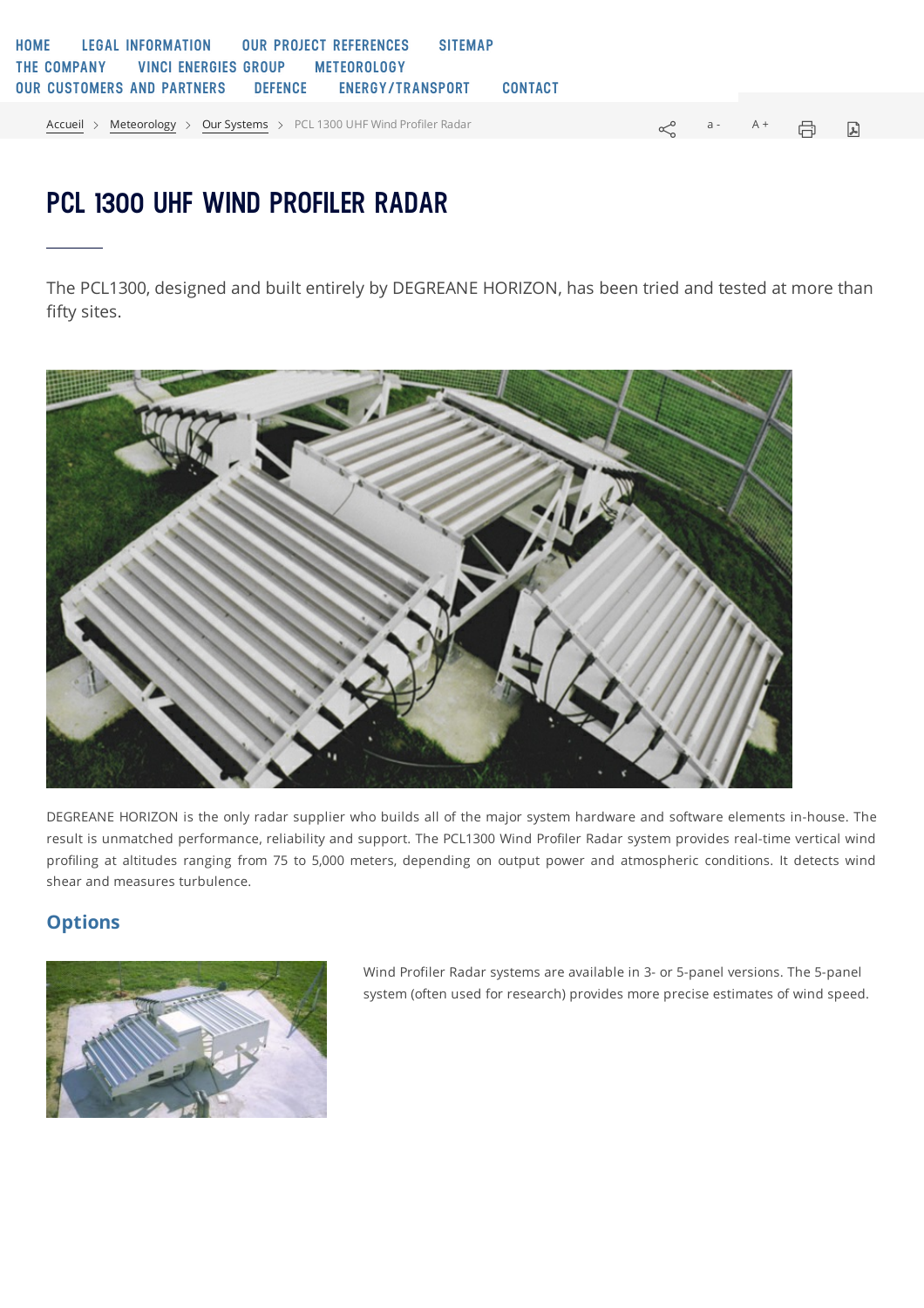

Add a RASS (Radar Acoustic Sounding System) in order to detect temperature inversions.



An oblique beam radar system can be also added to detect horizontal wind shear for enhanced air safety.



Clutter Fence: The shield surrounding the antenna unit blocks radar echo reflecting off objects on the ground.



There is also a transportable version of the PCL1300 radar system, which has a wide variety of applications:

- Detection of the boundary layer
- Anti-pollution measurement campaigns
- Tactical deployment, rocket fire, ballistics
- $\checkmark$  Sport events (America's Cup)

The PCL1300 Radar system can be supplied with an air-conditioned shelter to protect the electronics control unit in optimal environmental conditions.